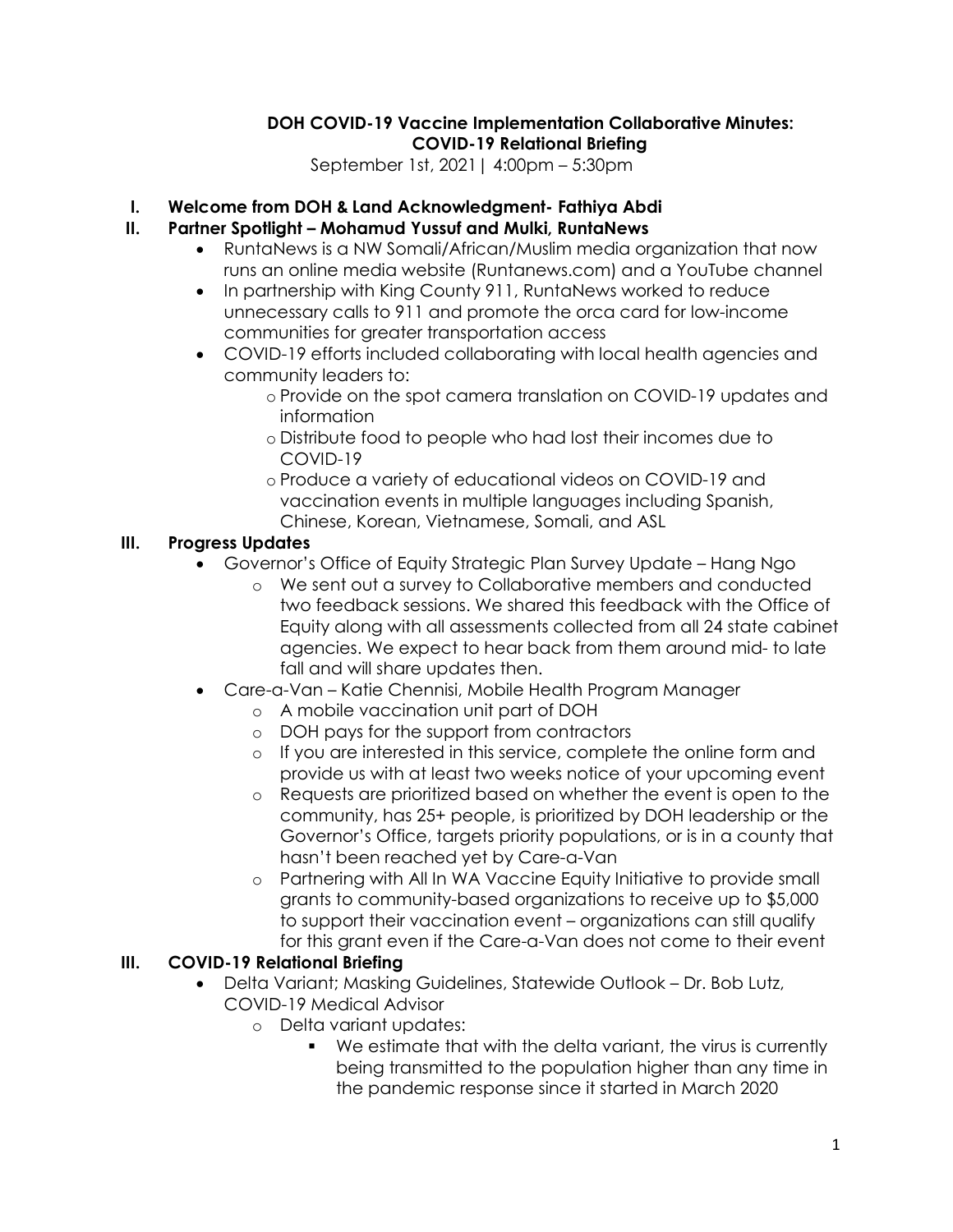- This variant is not discriminatory against any age group and we are seeing an increased prevalence of COVID-19 in children
- **This variant accounts for more than 98% of COVID-19** infections we are seeing right now and is more infectious than previous variants
- The hotspots where cases, hospitalizations, and deaths from COVID-19 are high are in areas where there are low vaccination and immunity rates
- Bottom line is vaccines work and the effort for the foreseeable future will be promoting the COVID-19 vaccine, which will be a collective effort
- o Mask guidelines
	- The Governor and the Secretary of Health have come out with new mask guidelines for all people over 5, regardless of vaccination status, to wear a mask in indoor public spaces and outdoor spaces with over 500 people
	- **Because our vaccination rates are not as high as they** should be, masking indoors is the best way to prevent transmission
	- Businesses are not to allow unmasked people indoors unless they are eating or drinking and should have signage up regarding the mask guidelines
- Vaccine Requirements Michele Roberts, Acting Assistant Secretary for the Prevention & Community Health Division and Molly Voris, Senior Policy advisor for Public Health and Health Care for the Governor's office
	- o The governor made the decision to move forward with COVID vaccine requirements for health care workers, state employees, and education workers because the COVID-19 vaccine is the safest way to protect vulnerable populations
	- o Routine testing for COVID-19 has shown to not be as effective for preventing outbreaks as vaccines
	- o The groups covered under the vaccine mandate will need to be fully vaccinated by October 18<sup>th</sup> (two weeks passed their last dose of the vaccine)
	- o This vaccine mandate does allow for limited exemptions, specifically for legitimate medical reasons or sincerely held religious beliefs
	- o We want to continue to partner with people to support work at the community level and provide resources to support people getting vaccinated and make sure people have the information they need to feel comfortable to get vaccinated
	- o For more FAQ asked concerning the vaccine mandate, you can view this document:
	- https://www.governor.wa.gov/VaccineMandateFAQ
- Third Dose and Booster SheAnne Allen, COVID-19 Vaccine Director
	- o As of Monday, August 30<sup>th</sup>, 73% of Washington state's 12 and up population has initiated vaccination